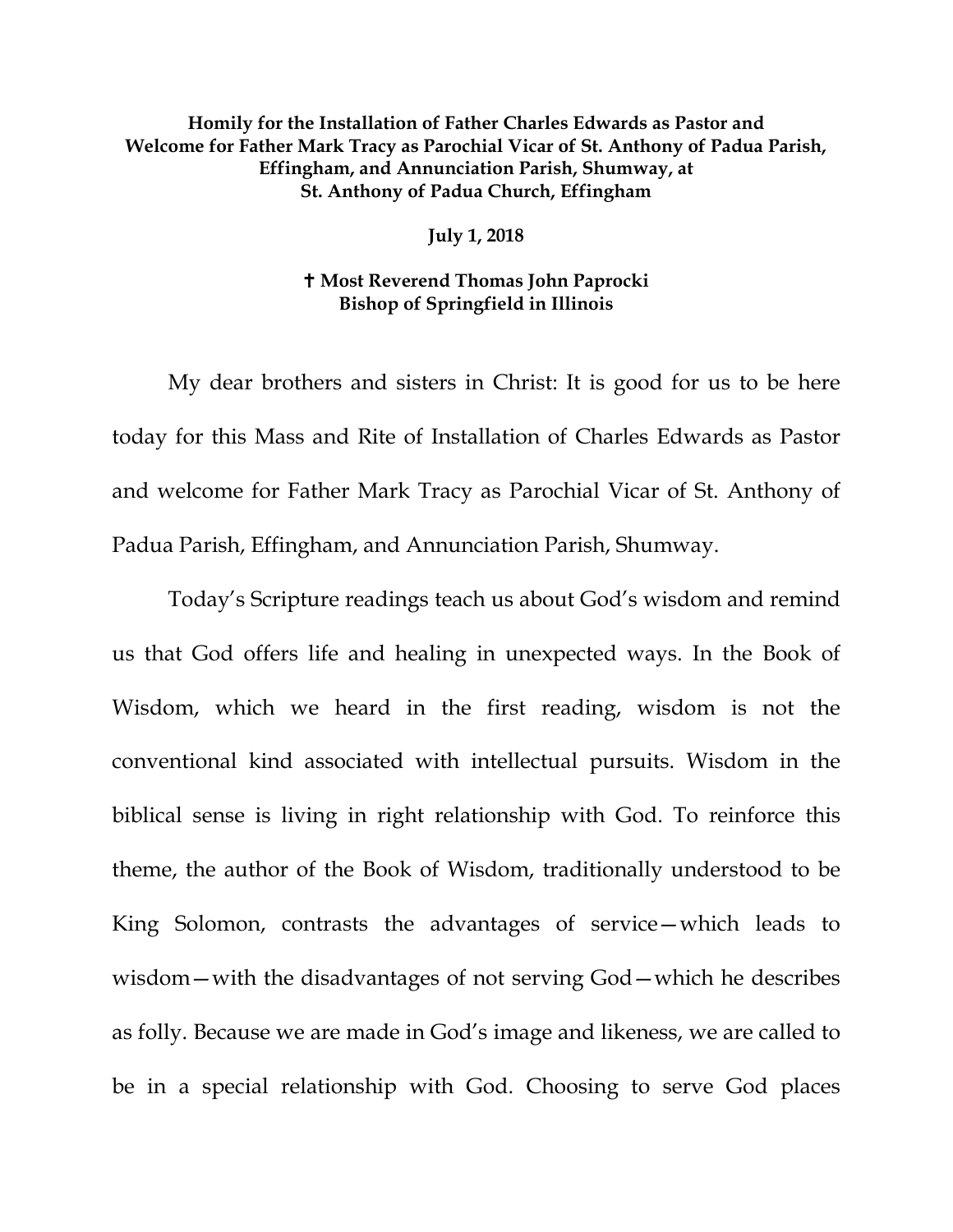everything in proper perspective. God gives us the gift of Holy Communion to sustain our relationship with Him and thereby enjoy eternal life in His presence.

In our Gospel, we heard of a little girl at the point of death and a woman with a chronic illness. Jesus restores both the young girl and the older woman to good health through their relationship with Him. After Jesus raises the young girl from the sleep of death, He tells her family to give her something to eat. Every time we gather at the altar to partake of the Eucharist, Jesus tells us, "I am the living bread that came down from heaven; whoever eats this bread will live forever; and the bread that I will give is my flesh for the life of the world" (John 6:46). That is why it is so important for us to come to Mass every Sunday and receive this bread of life.

As we gather today for this Mass, we mark the beginning of a new chapter in the life of St. Anthony of Padua Parish and Annunciation Parish with the Installation of your new Pastor and the welcome of your newlyordained parochial vicar. It was a great blessing for me to ordain Father Mark Tracy to the sacred priesthood just a little over a month ago. Let me tell you a little bit about him.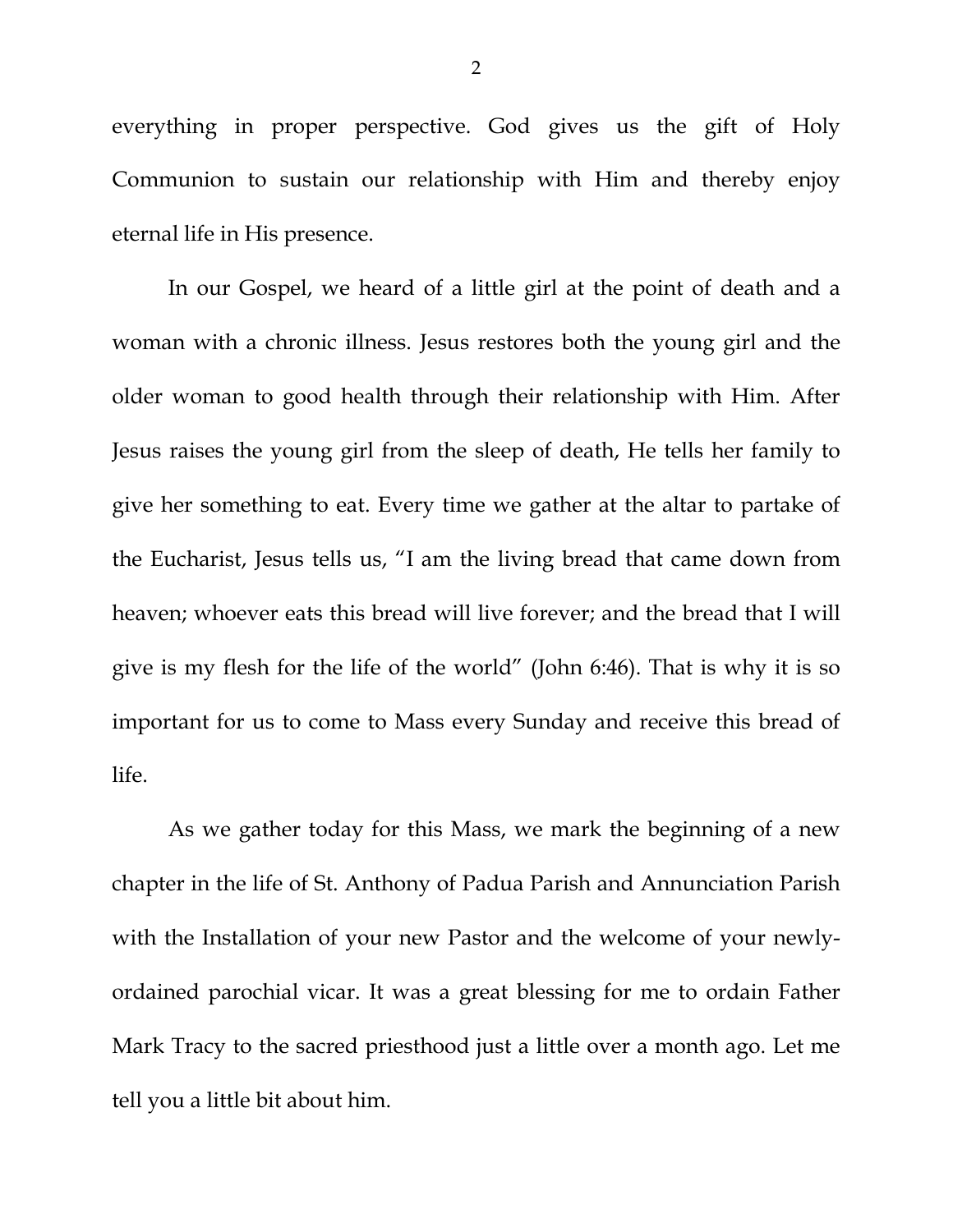Mark Adam Tracy is the son of Jim and Jil Tracy. He is the third of four children and his home parish is Holy Family Parish in Mount Sterling. He attended Brown County High School in Mount Sterling and the University of Illinois at Urbana-Champaign, where he majored in recreation, sport, and tourism management – subjects that will certainly be handy as a parish priest! He studied for the priesthood at Saint Meinrad Seminary in southern Indiana. His hobbies are hanging out with friends, traveling, exercising, playing sports and watching Cardinals' baseball. That should make rectory life interesting with his new pastor! He certainly does like to exercise, having walked across the United States twice! As a newly ordained priest, he is most looking forward to building up the Church (the Body of Christ) through celebrating the sacraments with the People of God and journeying with them through the ups and downs of life.

<span id="page-2-1"></span><span id="page-2-0"></span>At the same time, I am very pleased that Father Chuck Edwards has accepted the call to serve as the local shepherd of the Catholic communities of faith here at St. Anthony of Padua Parish and Annunciation Parish.

Father Edwards and Father Tracy will now serve you as pastor and parochial vicar, respectively, in this Third Millennium of Christianity, so I think it is fitting to call to mind a theme suggested by our late Holy Father,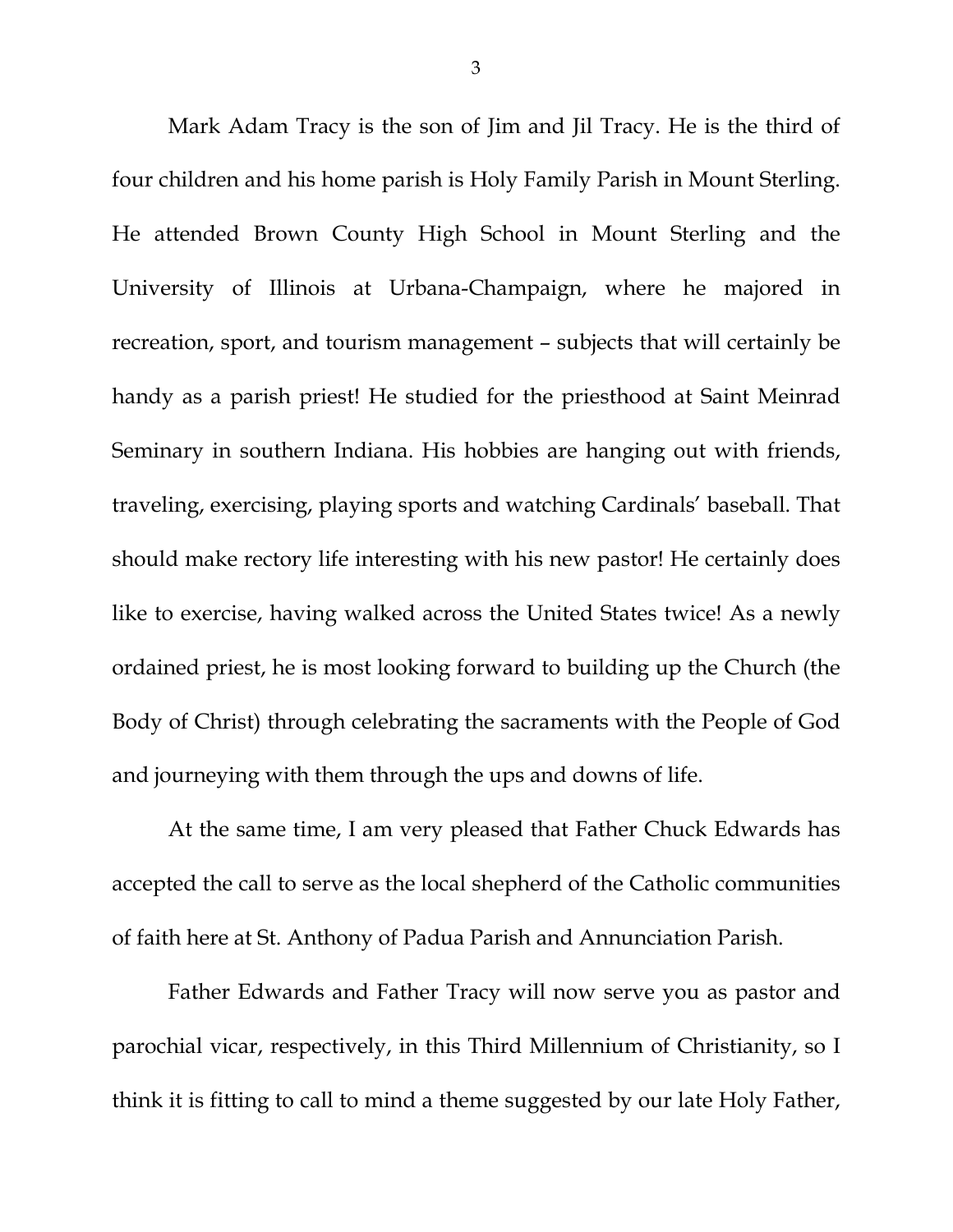the Great Pope Saint John Paul II, in his Apostolic Letter, NOVO MILLENNIO INEUNTE, "On entering the New Millennium," which I quote as follows (nos. 30-31): "First of all, I have no hesitation in saying that all pastoral initiatives must be set in relation to holiness."

We grow in holiness by following Jesus as His disciples. Closely related to the notion of discipleship is the concept of stewardship. In the First Letter of St. Peter, he writes of stewardship in these words: "As each one has received a gift, use it to serve one another as good stewards of God's varied grace."[1](#page-2-0)

In the Fall of 2015, I published my second pastoral letter, entitled, *Ars Crescendi in Dei Gratia*, Latin for "The Art of Growing in God's Grace." In it, I wrote, "The art of growing in God's grace is the key to growth in the Church. Building a culture of growth in the Church starts with inviting people to experience the love of Jesus Christ."

Over the course of the years leading up to the publication of my pastoral letter, I gave much thought to how we could, as a diocese, begin a process of strategic planning for growth in the Church. The growth envisioned is far more than just a quantitative increase in the number of people or the amount of money available to our parishes and the diocese. It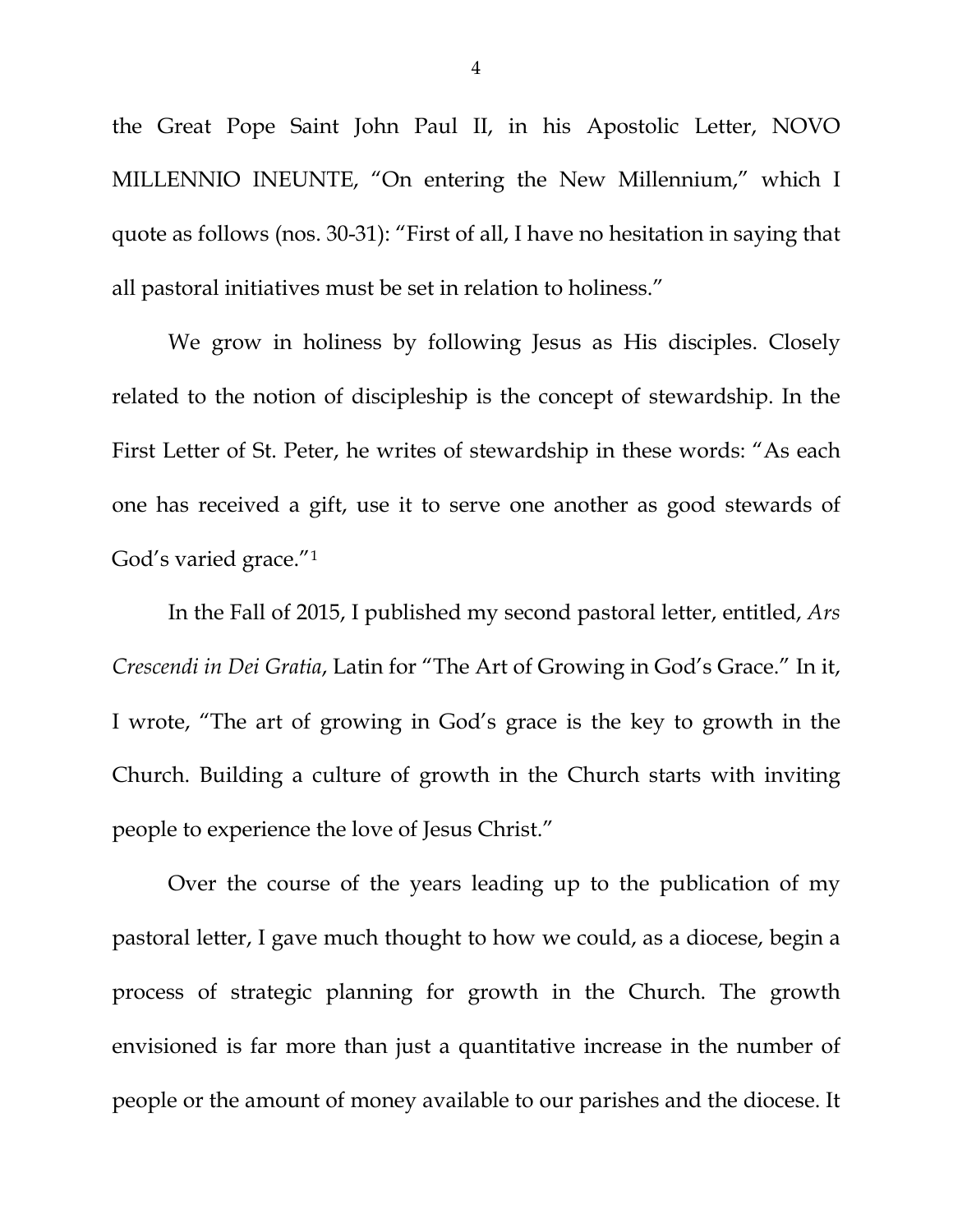is also essential to ensure that we give significant attention to the quality of our growth as we seek to grow more deeply in holiness. In this regard, I am very grateful to Father Chuck Edwards for his pioneering efforts as the Director of Stewardship and Discipleship for our diocese for the past three years. I am pleased that he will continue as a consultant as we seek to implement our diocese's commitment to discipleship and stewardship.

Last year we held our Fourth Diocesan Synod, in which we focused on discipleship and stewardship. In addition to the clergy and consecrated religious who participated, delegates from each of our 129 parishes in this Diocese voted overwhelmingly to adopt a dozen declarations intended to set the direction and tone for the pastoral ministry of this local Church for at least the next ten years.

The first of these declarations proclaims a new mission statement for all of us as members of this Diocese: "The mission of the Roman Catholic Diocese of Springfield in Illinois is to build a fervent community of intentional and dedicated missionary disciples of the Risen Lord and steadfast stewards of God's creation who seek to become saints. Accordingly, the community of Catholic faithful in this diocese is committed to the discipleship and stewardship way of life as

5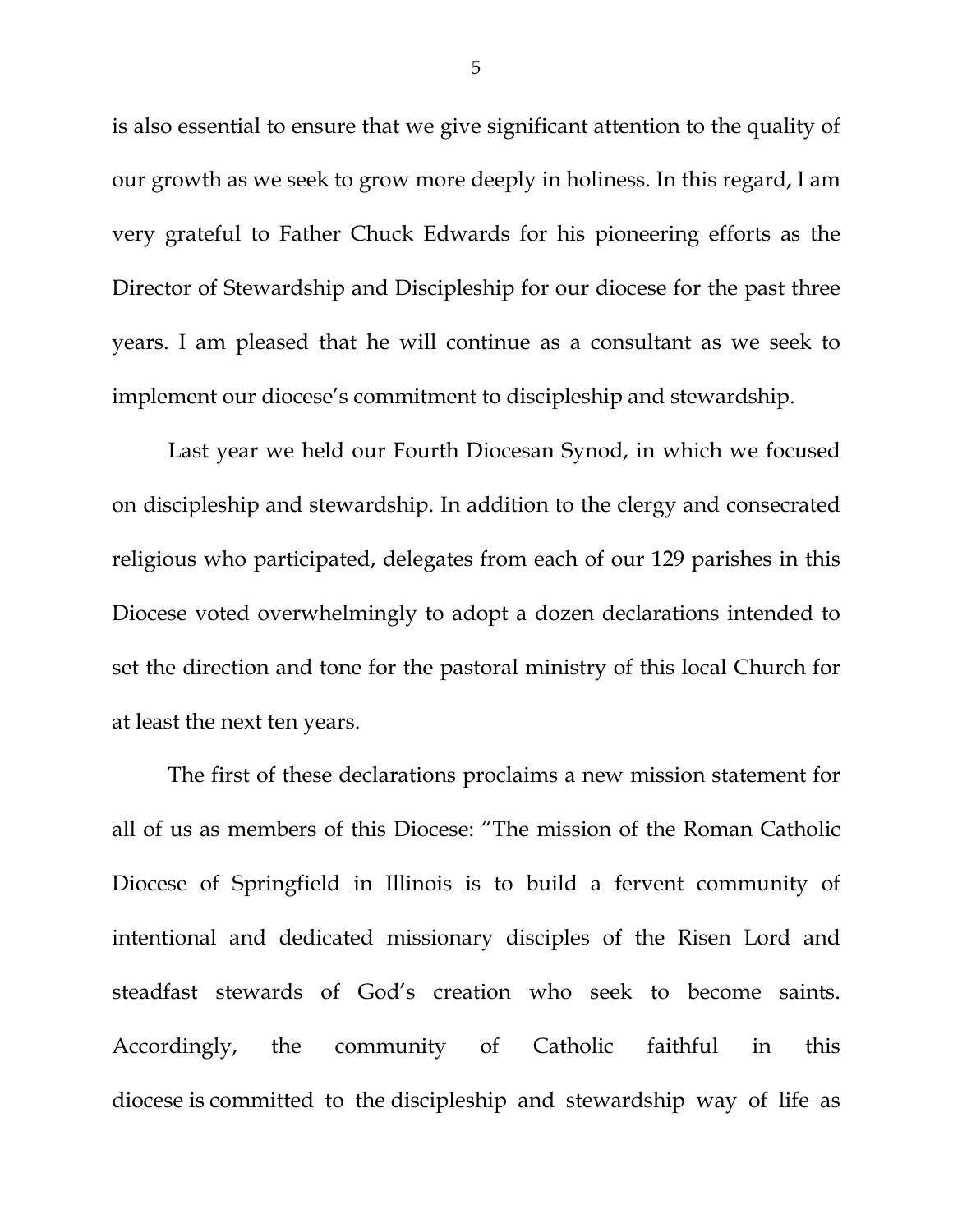commanded by Christ Our Savior and as revealed by Sacred Scripture and Tradition."

To further this mission, the Diocese of Springfield in Illinois is committed to implementing the Four Pillars of Discipleship and Stewardship, namely, **hospitality, prayer, formation** and **service**. In other words, we will **invite** people proactively to join us in prayer, especially Sunday Mass; we will **provide** well-prepared celebrations of the sacraments and other occasions for **prayer** as signs of hope and paths of grace to heaven; we will **study** the Bible and **learn** more about Jesus and our Catholic faith; and we will **serve** each other, especially those in need, by practicing charity and justice.

Through prayer, discernment, and consultation with others, it has become evident that the Lord is inviting us to embrace more fully our call to discipleship out of which necessarily follows a life of stewardship.[2](#page-2-1)

Stewardship recognizes that everything we have comes from God. Stewardship from God's perspective is that He has given us gifts to be used not just selfishly for ourselves, but to be shared with others. Becoming a disciple means making an intentional decision to accept the Lord's call to follow Him and live the discipleship and stewardship way of life.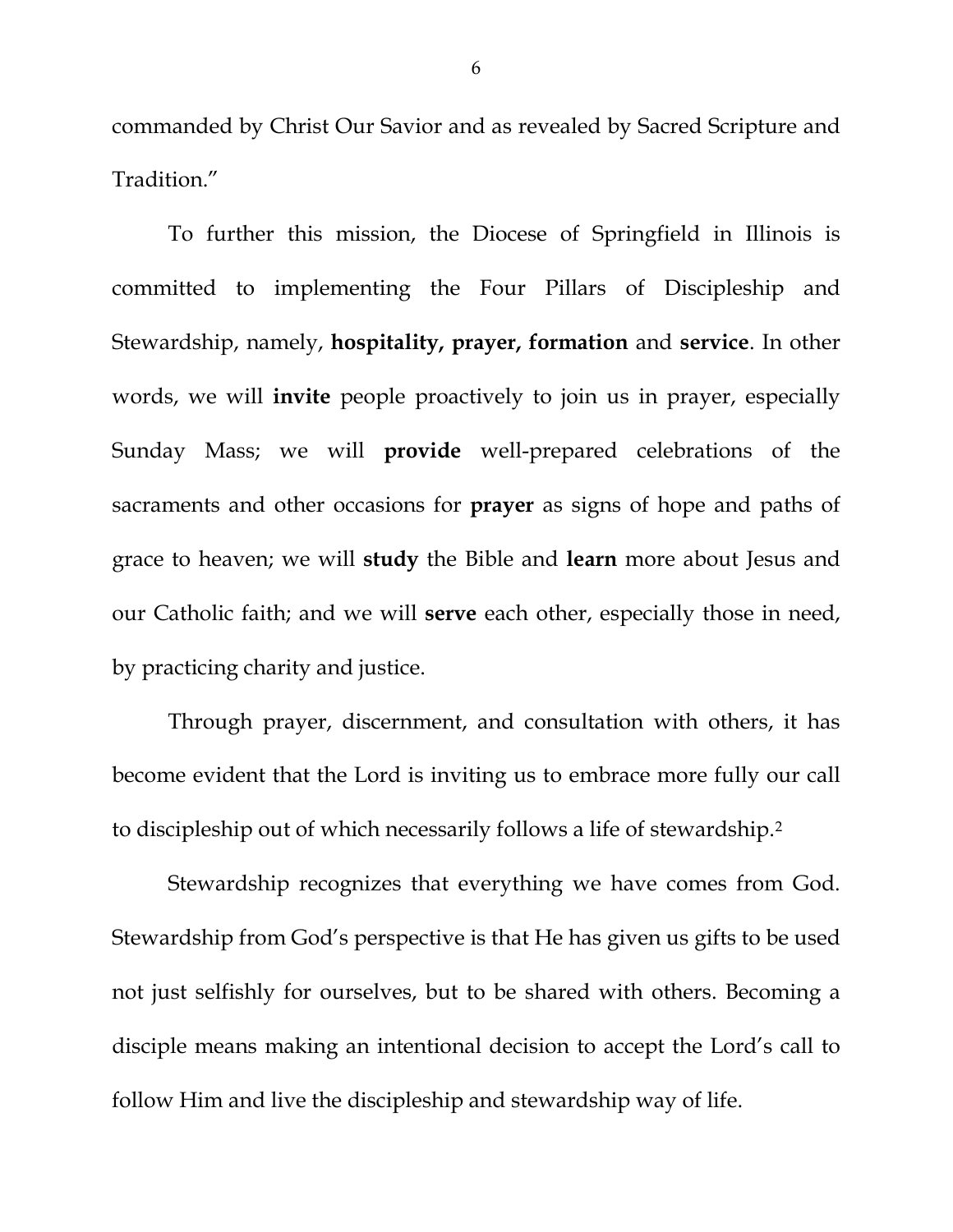I am aware that such a plan for growth is ambitious, but it is one about which I am very optimistic, especially given what this diocese has to offer and the many ways in which various groups are already poised to contribute to that growth. A key group that is essential to this plan for growth is the priests of our diocese, especially our pastors. But they cannot do this alone. They need the help and cooperation of all parishioners. To be able to put into practice the mission of Jesus, we need to be part of a team supporting each other.

Our priests are at the very heart of our journey forward. As Catholics, we rely first and foremost on God's grace. This grace comes to us through the sacraments of the Church of which the priests are the ministers. In a special way, it is the priest who celebrates the Eucharist for us, feeding us with the Bread of Life, nourishing and strengthening us for this journey.

Without the Eucharist, this way of life will never succeed. Without priests, we would not have the Eucharist. Therefore, we need our priests for this journey. They teach us how to serve the Lord as committed disciples of Jesus Christ. Please pray for them as they work for the salvation of souls and as we seek to build up the Kingdom of God in our diocese and beyond.